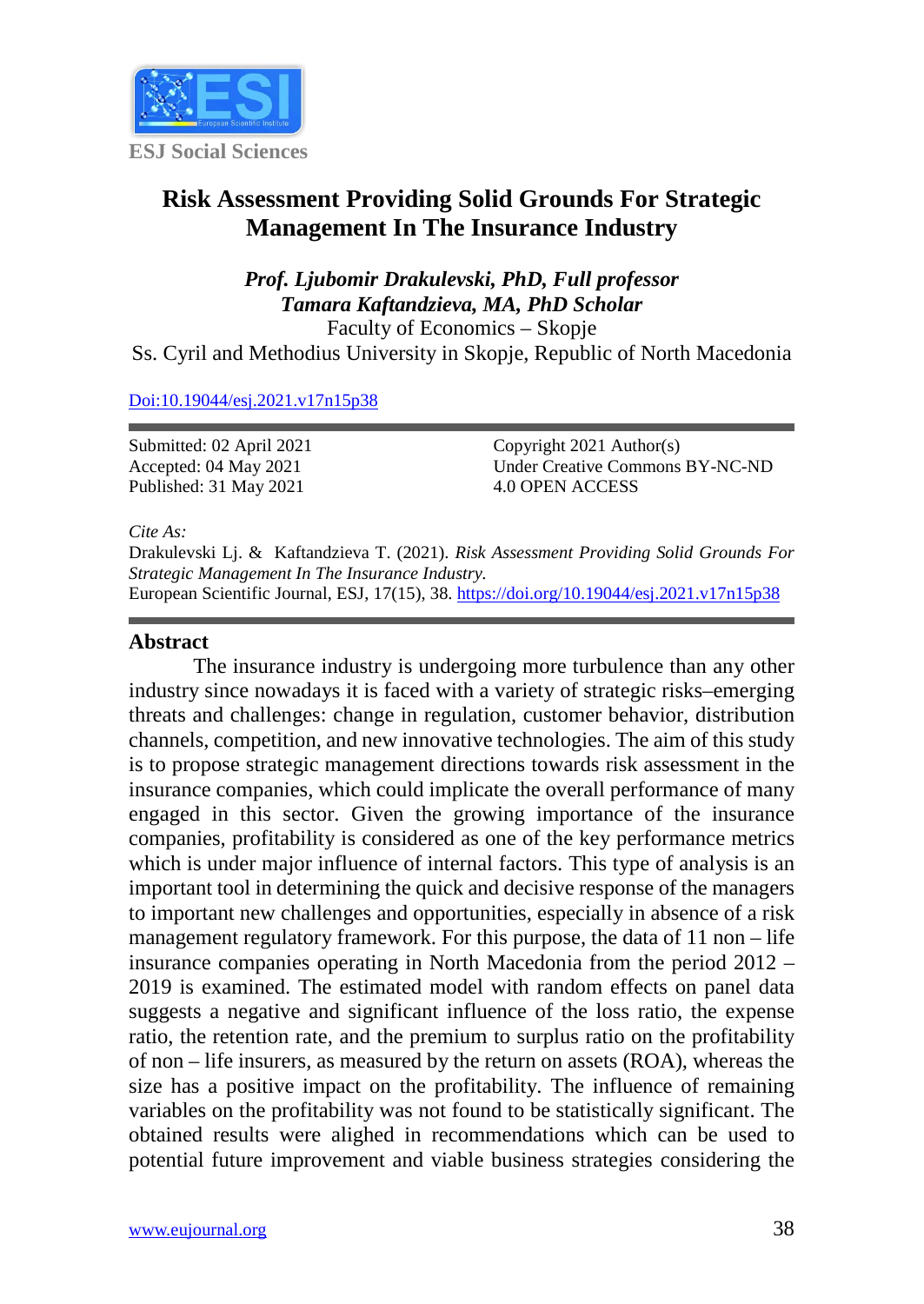specific and vulnerable Macedonian insurance context.

**Keywords:** Strategic Management, Non – Life Insurance, Profitability; Firm – Specific Factors, Risk Management

#### **Introduction**

The insurance sector plays an important role within the financial sector in almost all developed and developing countries, contributing to economic development, increase of national wealth, efficient allocation of resources, reducing transaction costs, creating liquidity and enabling economies of scale in the investment activities (Haiss and Sümegi, 2008). As a result, the financial performance of the insurance companies is of great importance to various interested parties, such as policyholders, agents, shareholders, regulators, supervisors as well as policymakers. In this context, one question that naturally arises is how it can be measured, and what factors determine the profitability of the insurance companies.

No company is isolated but operates in a broader, dynamic system of mutual interactions. Factors that affect the profitability of insurance companies can be classified as internal or external factors. Due to their systemic nature, external factors affect the performance of the entire insurance sector to a certain extent. However, the differences in performance between individual companies operating in the same insurance sector can be explained by the influence of internal, firm–specific factors. Internal factors are dominant in determining financial results; they are specific to each company and are under the influence of the management. Profitability is one of the key determinants for success and a prerequisite for increasing competitiveness and market share. Also, profits attract investors and improve the level of solvency. The financial performance of insurance companies is also relevant in the macroeconomic context, as the insurance industry contributes to fostering economic growth and stability (Burca and Batrinca, 2014). When taking into consideration the insurance companies, the profitability should be analyzed in light of the concept of risk. Risk assessment is a research area that is gaining momentum, especially when taking into account the increased attention to the concept of risk in the business environment.This is in fact due to the greater awareness of risk after the series of corporate scandals, the global financial and economic crisis, and the intensification of regulatory requirements in the EU, including the Solvency II directive.

The coherent study of risk assessment in insurance companies, and the relationship between firm – specific factors, and profitability has recently enjoyed an increasing interest among researchers. Yet, despite the rising popularity of the topic, we have identified a lack of recent findings in the Macedonian non – life insurance sector, which has motivated us to enrich the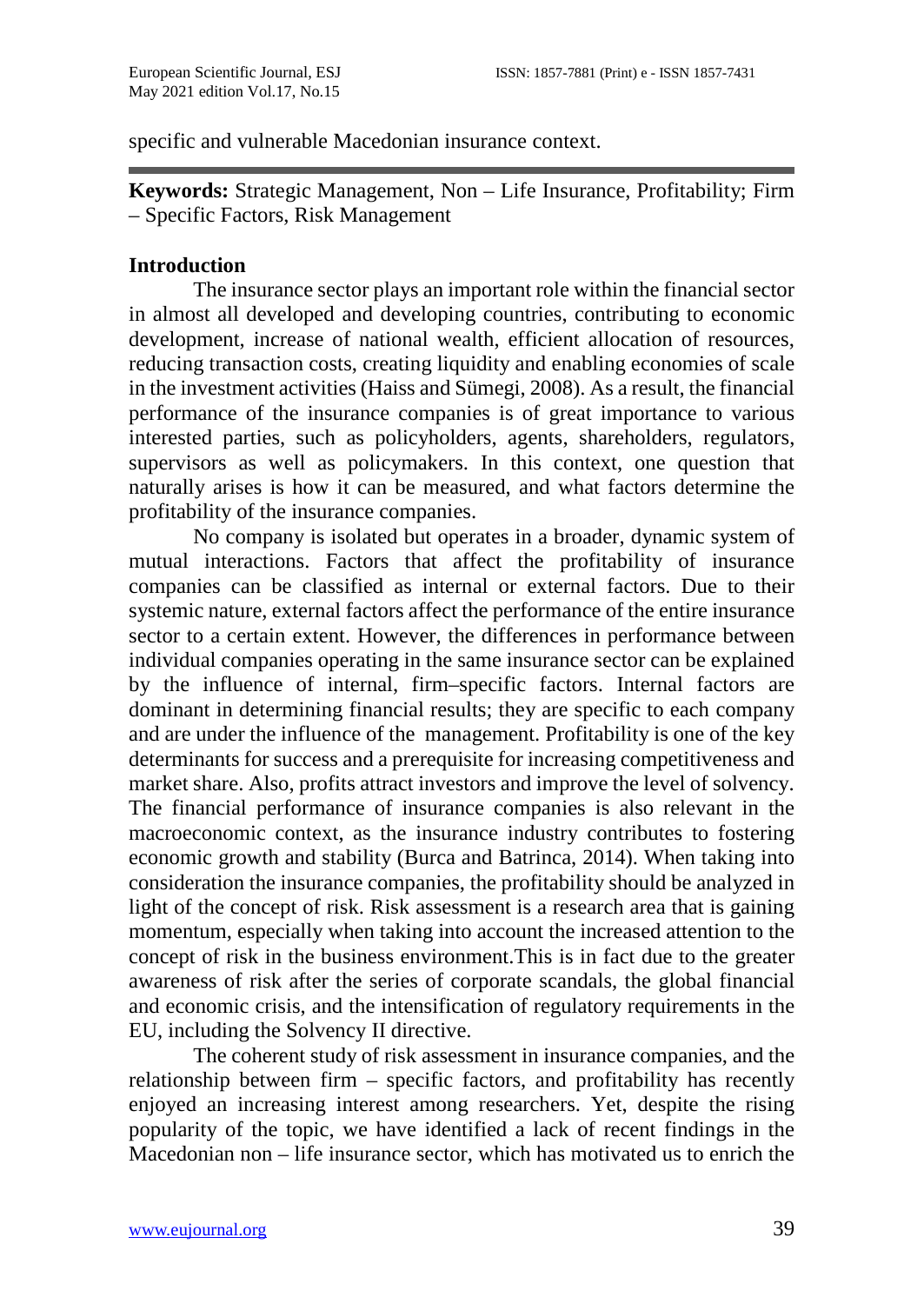literature in this area. The main aim of this paper is to examine how firm – specific factors affect profitability and what are the strategic implications that arise from that relationship. Accordingly, knowing the direction and intensity of the impact of various internal factors is an important pillar in the process of making business and strategic decisions.

The Macedonian insurance sector is still small, with its total assets accounting for 3.4% of GDP (3.3% in 2018). Despite the accelerated growth in life insurance, non – life insurance is still prevailing (65.4% of the total assets in the insurance sector), within which, the motor third party liability insurance still being the most dominant class of insurance 52.3%. Although the great potential for future development is evident, Macedonian insurance has been improving slowly, lagging behind the EU level. In 2019, the insurance density rate measured as gross written premium per capita amounted to 5,099 Macedonian Denars (82.9 EUR), whereas the penetration rate (GWP / GDP) was 1.5%. However, the penetration, and density rates correlate with the standard of living and the attitude towards understanding, accepting and reduction of risk (NBRNM, 2019).

Guided by the targets and indicators used by the researchers in this field as well as those proposed by IMF (2003) and OECD (2016), within the scope of this paper a set of firm – specific indicators is defined, and their effect on the profitability of the Macedonian non – life insurance companies in the period between 2012 and 2019 is examined. This paper contributes to the existing literature by shedding light on the recent analysis of the influence of firm – specific factors on the profitability among non–life insurance companies to provide evidence for drawing coherent conclusions. Furthermore, this approach allows discussion of the results from a managerial point of view, and enables the concepts of profitability in the insurance sector and risk assessment to be linked with strategic management. Therefore, the obtained results are beneficial from both theoretical and empirical perspectives.

The rest of the paper is structured as follows. Section 2 reviews the related literature. Section 3 defines the variables included in the empirical analysis, lists the sources of the data and presents the proposed model. Section 4 presents and discusses the obtained results. Section 5 is the conclusion.

# **Literature review**

As an integral part of the financial sector, insurance companies have always posed a challenge for researchers around the world, due to their significant implications on the economic, social, and political spheres. Profitability, as one of the key goals of every financial institution, is a constantly hot issue, addressed by numerous studies. However, the relationship of the firm–specific factors and profitability has recently enjoyed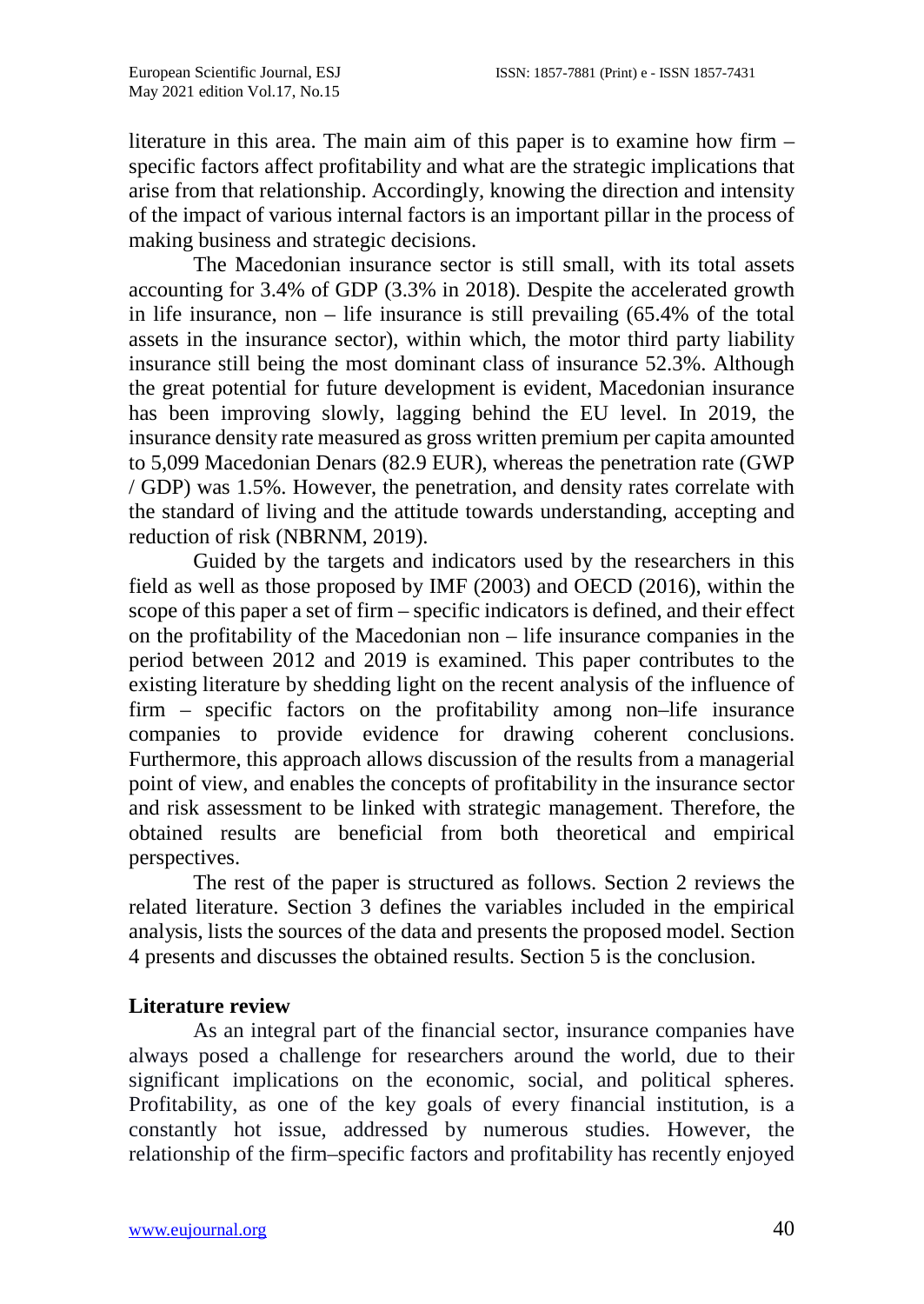increased interest among researchers. Several previous studies related to the determinants of the profitability of the non–life insurance companies were analyzed in order to observe the general trends in different countries and regions.

One of the first studies in this area analyzed the determinants of insurance companies' performance during the period 1986–1999 in the UK (Shiu, 2004). By empirically testing the economic and firm–specific variables, the author found that liquidity, unexpected inflation, interest rate levels, and core business profits were statistically significant determinants of insurance performance in the UK, revealing a positive correlation with interest rates, return on equity, solvency margins and liquidity, as well as a negative correlation with inflation and reinsurance dependence.

Using data from 1993 to 1997, Adams and Buckle (2003) conducted an empirical analysis of the determinants of the financial performance of the insurance companies in Bermuda. The findings indicate positive financial performance for companies with high leverage and low liquidity. Also, the financial performance positively correlates with the underwriting risk, while the size and scope of the company's operations are not significantly correlated to the financial performance. These researchers are among the few who have found a positive impact of underwriting risk on profitability.

A study conducted by Lee  $(2014)$  focuses on firm – specific factors and macroeconomic indicators that affect the profitability of Taiwanese non – life insurance companies. In this study, the panel data are analyzed over the period from 1999 to 2009, and profitability is measured by operating profit margin and ROA. According to the empirical results, the low loss ratio, the low use of reinsurance, the low expense ratio, and the positive return on investment have a positive effect on the profitability. Out of the macroeconomic variables, only the rate of economic growth has a significant impact on the operating profit margin. Market share has a negative effect on the operating profit margin, and financial leverage is reflected in the lower market value of the company, thus being significantly and negatively correlated with ROA.

Research on this topic has been conducted among the countries of the region, and their findings are largely consistent. The study by Pervan et al., (2013) conducted on the Macedonian non – life insurance market in the period 2002–2011 included both firm – specific and macroeconomic factors as determinants of insurers' performance. According to their findings, the expense ratio, the loss ratio, the economic growth, and the inflation play a major role in determining the profitability of the Macedonian non – life insurance sector. Analysis of the Serbian non – life insurance companies in the period from 2006 to 2013 indicates a significant and negative impact on the financial leverage, the retention rate, and the combined ratio on the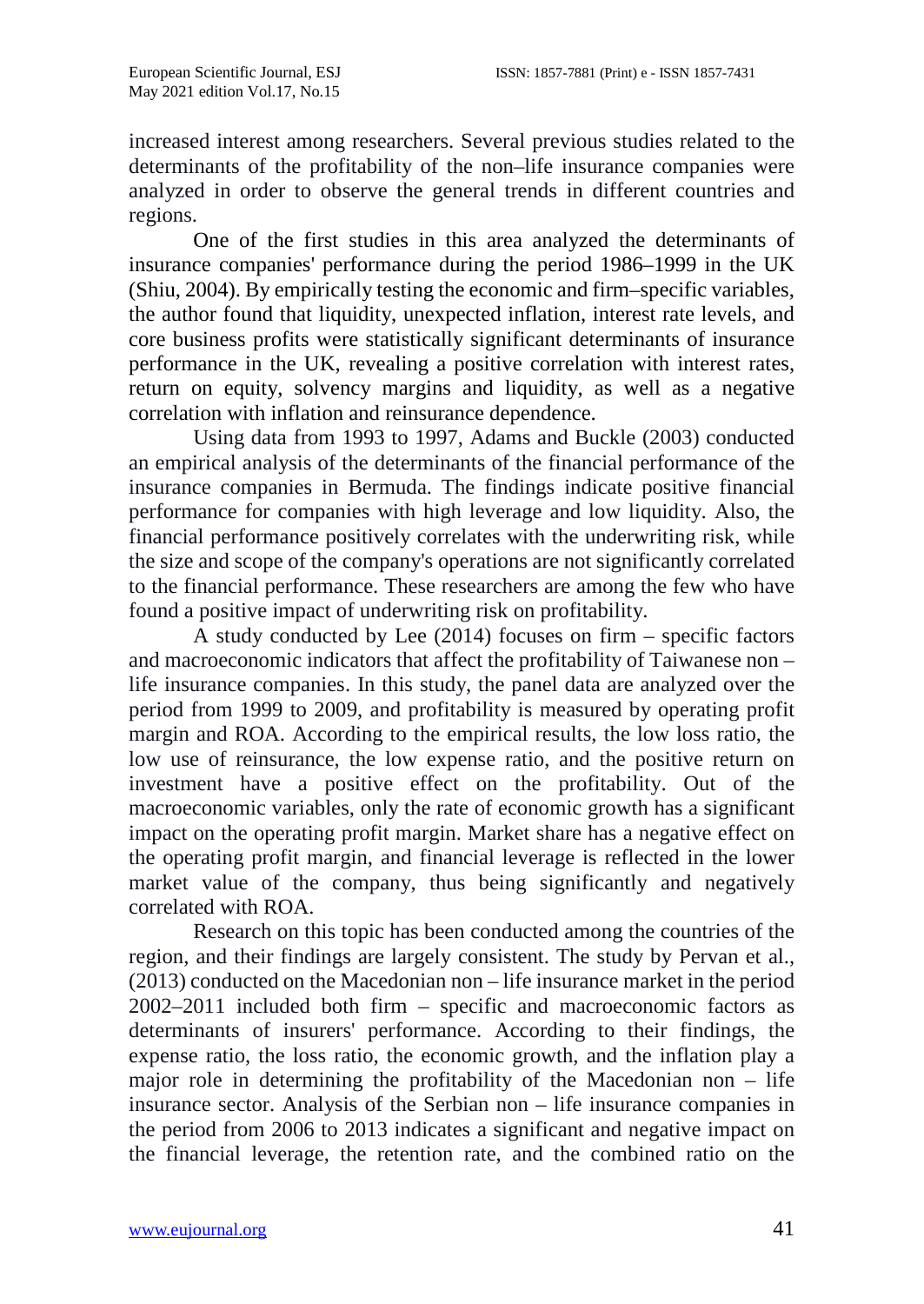profitability as measured by the return on assets, while the influence of the premium growth rate, return on investment and company size is significant and positive (Kočović et al., 2014). Covering the Serbian non–life insurance sector from 2010 to 2015, Pjanic et al. (2018) examined the influence of the firm - specific factors: the company's size, the asset growth, the premium growth, the liquidity ratio, the debt ratio, the underwriting risk measured by the premium to surplus ratio, operating costs, financial leverage, and total revenues on the profitability. They have found that the increase in the premiums, the debt ratio, the operating costs and the share of the profit in total revenues have the greatest impact on the profitability in non – life insurance companies, measured by ROA. The experience from Croatia, on the other hand, indicates an existence of a dynamic insurance market, with potential for greater development. According to the study conducted in the period from 2003 to 2009 which covers insurance – specific, industry – specific and macroeconomic variables; the ownership, the expense ratio, and the inflation were found to have a negative and significant influence on the profitability, while past performance has a positive and a significant impact on the profitability measured by ROA (Pervan and Pavić Kramarić, 2010). Covering the same period, another research was conducted on the Croatian insurance market, where in addition to the factors from the internal environment, external economic factors from the wider environment were analyzed as well. The results showed a significant impact of company size, underwriting risk, inflation, and return on equity on profitability ( $\acute{C}$ urak et al., 2011). A similar approach to the analysis of the internal and external environment was applied by Kozak (2011), who analyzed the influence of the macroeconomic and microeconomic variables on the profitability and cost efficiency of the non – life insurance companies in Poland during the process of integration into the European Union between 2002 and 2009. This period was characterized by an increase in the number of companies controlled by foreign investors, which has led to an increase in the gross written premium and accordingly, an increase in profitability. Besides, GDP growth and the market share of foreign – owned companies have a positive effect, while higher operating costs and the share of motor insurance in the company's portfolio have a negative effect on the financial performance on the non – life insurance companies.

The empirical findings of a panel data study on 198 non – life insurance companies in nine EU countries for the years 2004–2012 suggest that profitability is negatively affected by the size of the assets, underwriting activity measured by the combined ratio, and by strategic choices such as internationalization (when the shareholders are foreign companies or groups) and diversification (mixed companies operating in non - life and life insurance), while being positively affected by the volume of the reserves and the asset turnover. Regarding the macroeconomic variables, there is an inverse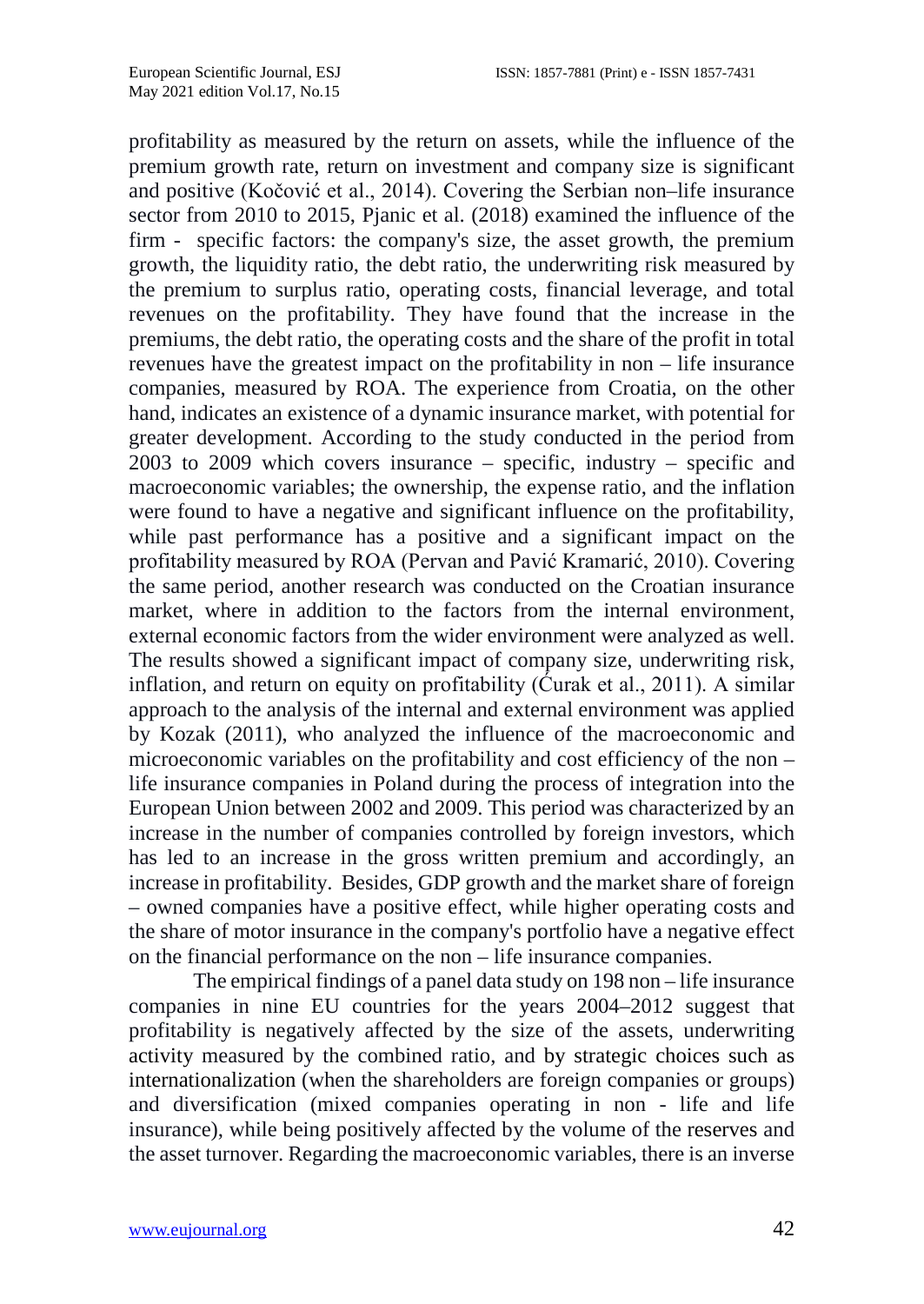relationship between profitability and the growth rate of the insurance market, which may be due to increased competition (Moro and Anderloni, 2014). According to the authors, the three main areas that constitute core insurance activity: insurance, financial and reinsurance activities strongly influence the profitability, although the impact of the reinsurance is neither negative, nor positive.

Malik (2011) explored firm–specific factors on a sample of 34 insurance companies in Pakistan for the period 2005–2009. According to the obtained results, the volume of capital, and the size of the company are positively and significantly related to profitability, whereas a significant but inverse relation was observed between both the loss ratio and the leverage ratio with the profitability.

Burca and Batrînca (2014) examined the factors influencing the financial operations of 21 insurance companies on the Romanian insurance market during the time period 2008–2012 within the panel model with fixed effects. The determinants that positively affect the financial performance of non – life insurance companies in Romania are the size of the company, the retention rate, and the solvency margin, whereas financial leverage, premium growth, and loss ratio have a negative impact on the profitability measured by ROA.

The main results of the study of the key determinants of the profitability of non – life insurance companies in Turkey in the period from 2006 to 2013 show a positive correlation between the profitability and premium growth rate and a negative correlation with the age of the company, the loss ratio, and the current ratio. The results of the study have several implications: larger non–life insurance companies are more profitable compared to smaller ones, low risk of insurance leads to higher profitability, and lower liquidity implies better financial results (Kaya, 2015).

In the study conducted on nine insurance companies in the period from 2005 to 2009 in Ethiopia, Mehari and Aemiro (2013) found that leverage, besides the size of the company, has a significant and positive impact on profitability, while the loss ratio is statistically significant and negatively correlated with ROA. Tegegn et al., (2020) have recently conducted a study in the Ethiopian insurance market for the period between 2005 and 2016, and have examined the effects of firm–specific factors on profitability with ROA as a proxy. The authors developed random effects model for panel data analysis, and identified a positive relationship between premium growth rate and size and profitability.

# **Methodology and model specification**

This study covers a period of eight years between 2012 and 2019, and the sample is comprised of all 11 non – life insurance companies operating in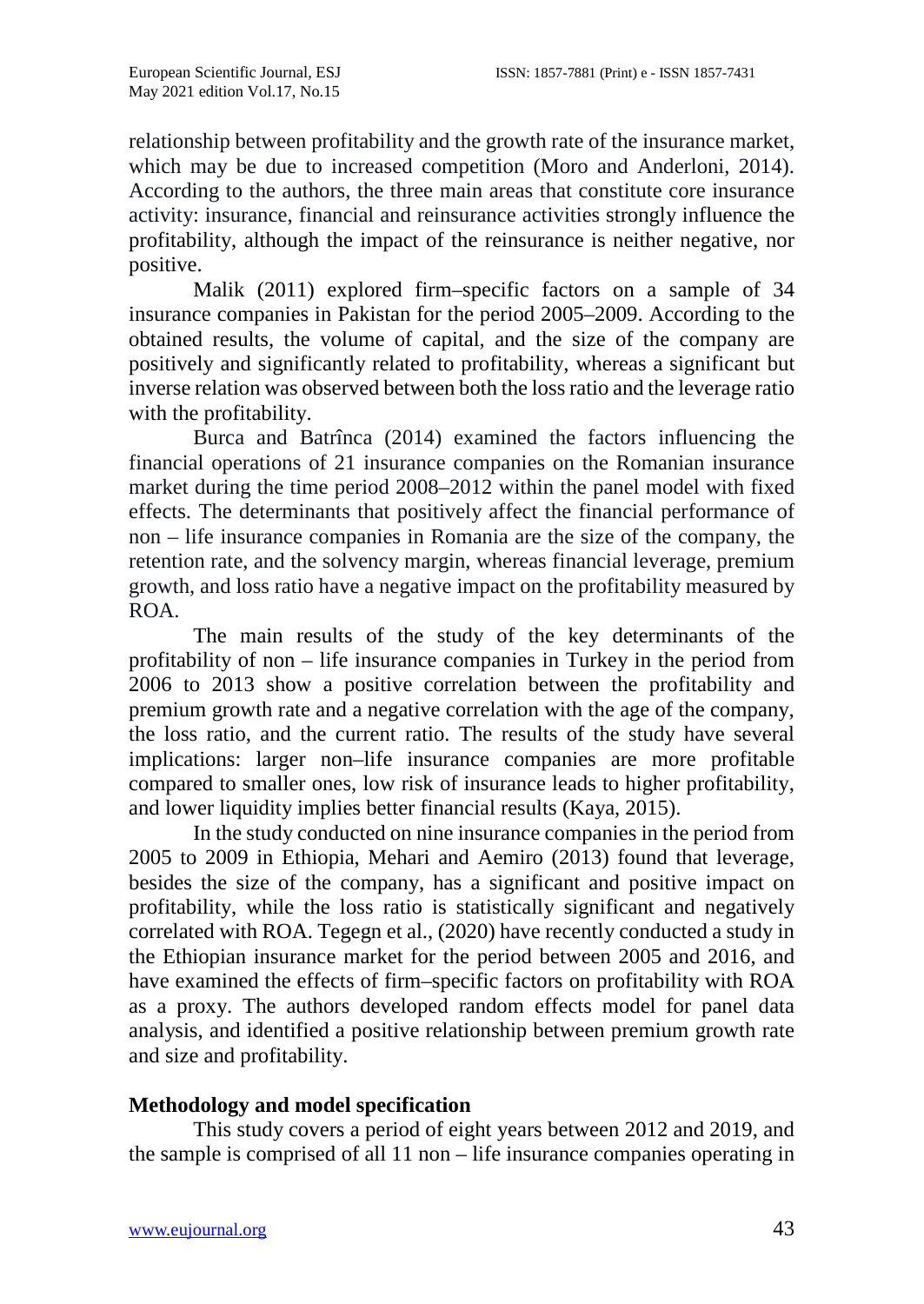North Macedonia. Annual data were used in the study, obtained from secondary data resources: the annual financial statements and accompanying notes as well as the annual reports of the Insurance Supervision Agency. Although the Macedonian insurance market has faced turbulences during the observed years, when several acquisitions took place, panel data analysis proved to be the preferred method for performing the analysis. Namely, during the observed period, the total of 11 non–life insurance companies operated on the market, and despite the several acquisitions, and changes in ownership structures, the business, assets, and liabilities of the acquired companies continued unaffected by the transactions.

The performance analysis of the non – life insurance companies in North Macedonia was carried out using a set of firm – specific indicators, related to the capital adequacy, the asset quality, the reinsurance, the underwriting performance, and the risk, the reserves, and the leverage, as proposed by the IMF (2003) and OECD (2016).The analysis was proposed in this manner in absence of structured adopted regulation and risk management procedure, implemented at country level (such as Solvency II regulation framework in EU). The variables used in the analysis were selected and specified after a thorough examination of the relevant literature findings and previous empirical studies in the area, and in accordance with data availability. The dependent variable in this study is profitability, measured by ROA (return of assets). The eight independent variables used as determinants of the profitability of the non–life insurance companies that operate in North Macedonia are: size of the company, loss ratio, expense ratio, insurance leverage ratio, premium growth rate, motor insurance, premium retention ratio and insurance capacity. The variables alongside their measurement method are presented on Table 1.

| <b>Notation</b> | Variable                 | Measurement method                                    |
|-----------------|--------------------------|-------------------------------------------------------|
| Y               | Return on assets (ROA)   | Profit after tax/total assets                         |
| X1              | Size of the company      | Natural log of total assets                           |
| X2              | Loss ratio               | Incurred claims/earned premium                        |
| X <sub>3</sub>  | Expense ratio            | Operating expenses/earned premium                     |
| X <sub>4</sub>  | Insurance leverage ratio | Net technical reserves/equity                         |
| X <sub>5</sub>  | Premium growth rate      | (Premium $_{t}$ – premium $_{t-1}$ )/premium $_{t-1}$ |
| X <sub>6</sub>  | Motor insurance          | Motor premium/total premium of the company            |
| X7              | Premium retention ratio  | Net earned premium/gross earned premium               |
| X8              | Insurance capacity       | Net premiums/equity                                   |

**Table 1.** Dependent and independent variables

**Source:** Authors' calculation

Financial performance is a universal indicator of the company's ability to generate profit and therefore serves as a measure of good business performance. The return on assets (ROA) was chosen as the proxy to measure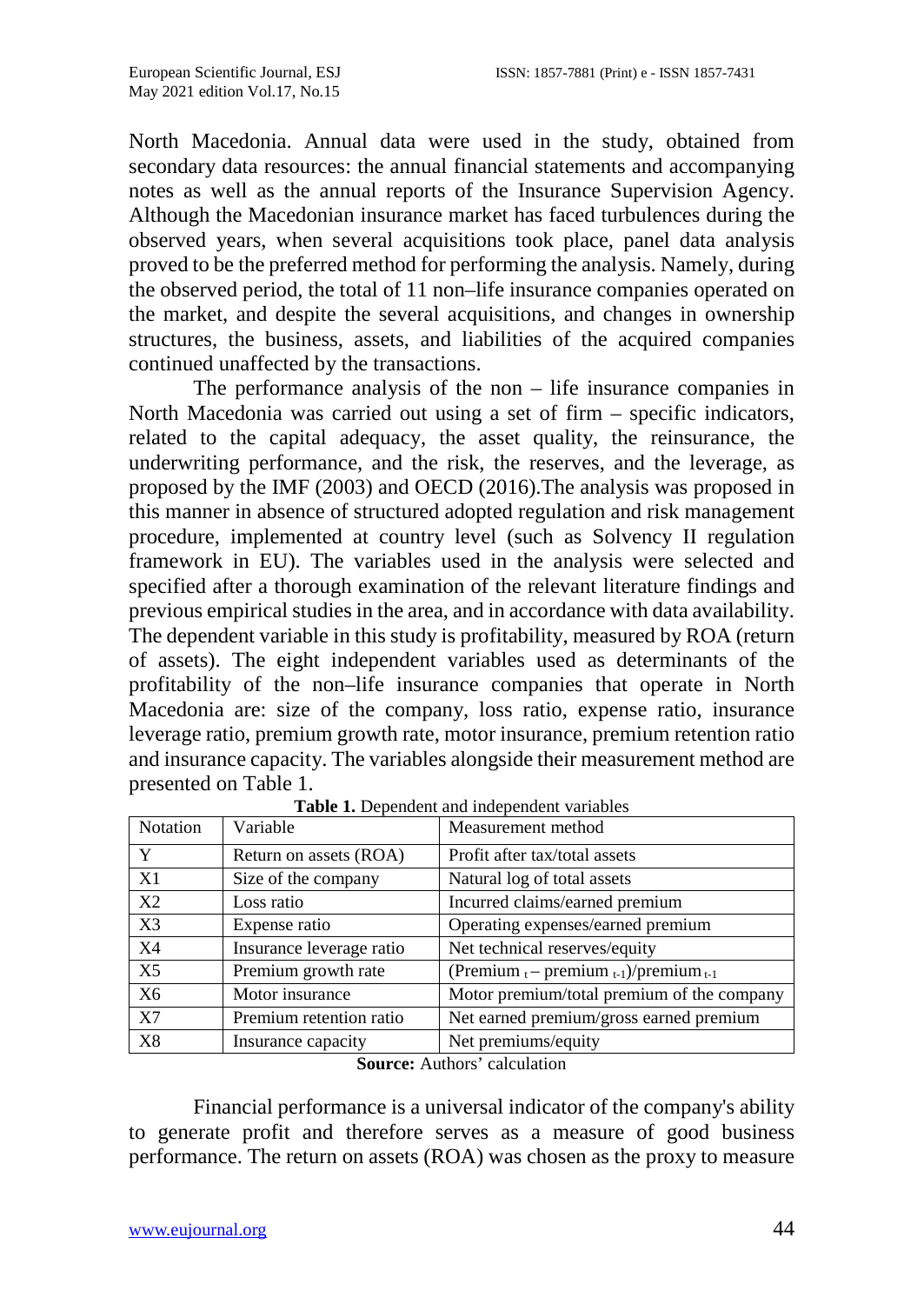profitability performance. Return on assets is an indicator of how profitable the company is relative to its total assets and shows the management efficiency of utilizing the assets to generate earnings (Crosson et al., 2008). The majority of authors within the framework presented in the Literature review used ROA in analyzing the profitability of the non–life insurance companies. Although the companies are not immune to changes that affect the entire insurance market, the fluctuations observed between insurance companies are mainly due to the internal changes and conditions, i.e. firm – specific factors (Malik, 2011). Therefore, determining those factors and their relationships with profitability is of great importance to the business. The selection of the independent variables was made taking into account the available data, as well as the relevant literature and theoretical knowledge.

*Size of the company* is measured by the natural logarithm of the total assets in order to eliminate the extreme values in the data. Many authors have used this parameter in their analysis, although their findings are not consistent (Adams and Buckle, 2003; Shiu, 2004; Ćurak et al. 2011; Malik, 2011; Mehari and Aemiro, 2013; Kočović et al., 2014; Lee, 2014; Burca and Batrînca, 2014; Kaya, 2015; Pjanic et al., 2018; Tegegn et al., 2020). Major insurance companies are expected to respond quickly to the market changes and benefit from economies of scale (Shiu, 2004); however, they could also encounter inefficiency and ineffectiveness issues (Adams and Buckle, 2003). Having in mind the characteristics of the Macedonian insurance market, in this paper we propose a positive relationship between the size of the company and the profitability.

The *loss ratio*, also considered as a proxy for measuring underwriting risk shows the effective risk – taking in the insurance underwriting process and Adams and Buckle (2003); Malik (2011); Mehari and Aemiro (2013); Lee (2014); Burca and Batrînca (2014); (Kaya, 2015) have also used it in their respective analysis. Undertaking excessive risk in order to increase the market position, may affect the stability of the company through accumulation of losses, further indicating that the costs paid for claims exceed the premiums earned. In this study the loss ratio is calculated by dividing the incurred claims with the earned premium and its expected influence on the profitability is negative.

The loss ratio is often combined with the *expense ratio,* calculated as the ratio of the sum of the operating expenses (acquisition cost, administrative costs and other technical charges) to the earned insurance premiums. Basically, the expense ratio compares the expenses incurred when underwriting a policy (the costs of acquiring, writing and servicing insurance) with the revenues expected from it. The lower the expense ratio, the more premiums are earned in comparison with the expenses paid in generating or supporting the premiums, hence the inverse relationship between expense ratio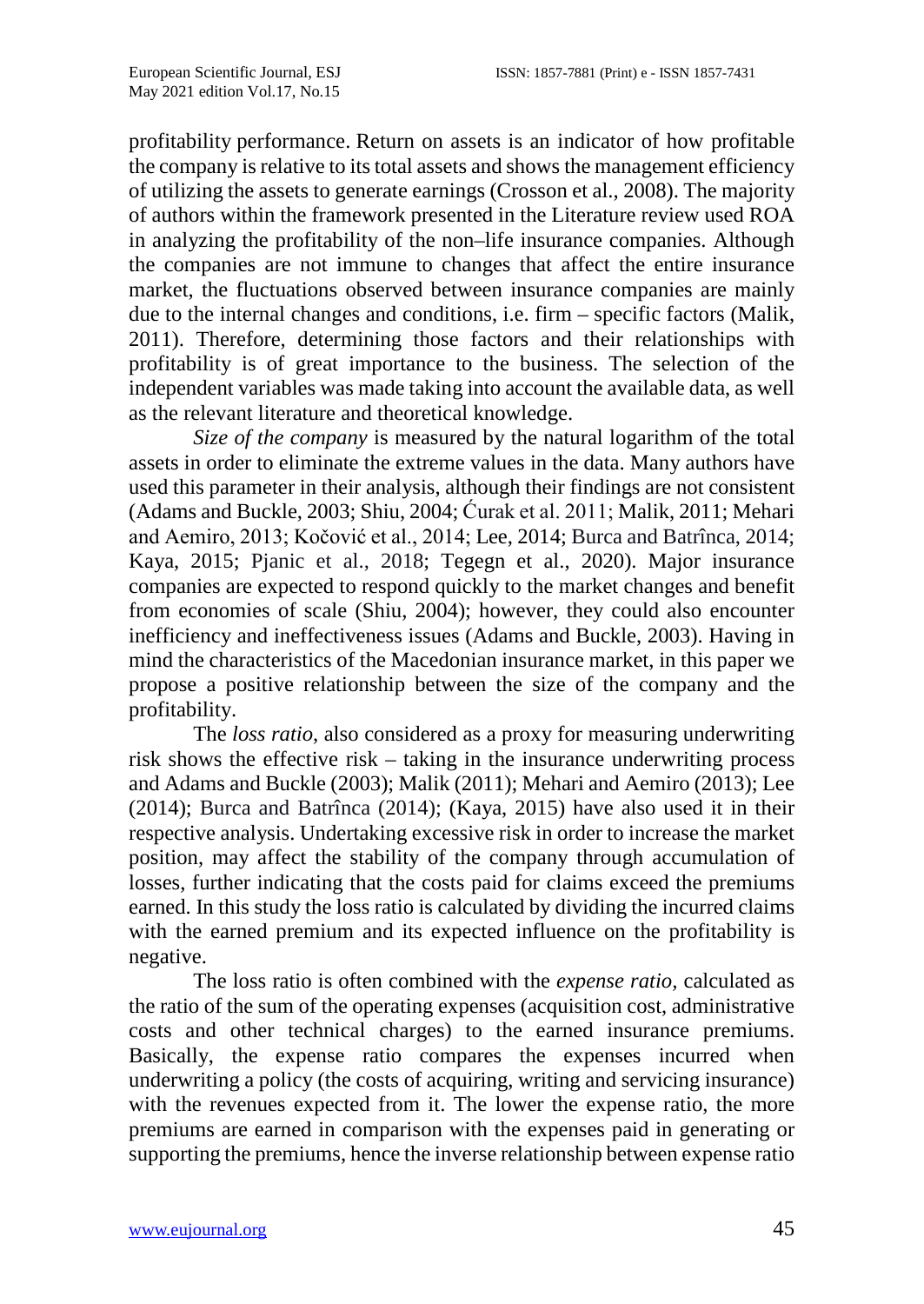and profitability is expected. Other authors have used this indicator in their analysis as well (Pervan and Pavić Kramarić, 2010; Pervan et al., 2013; Lee, 2014).

The *insurance leverage ratio* is defined as reserves to equity and pose as an indicator of potential solvency issues. The amount of reserves should be carefully estimated to cover the potential liabilities from claims made on the underwritten policies. This ratio is one of the indicators used for analyzing the company's ability to meet and fulfill its financial obligations. Should the reserves be inadequately estimated, the insurer will be more reliant on policyholder surplus to cover the potential liabilities, and thus a greater risk of becoming insolvent emerges. Therefore, it is expected that the insurance leverage ratio will have negative effect on the profitability. Similar measure was used by Adams and Buckle (2003); Shiu (2004); Malik (2011); Burca and Batrînca (2014); Kočović et al. (2014); Kaya (2015).

Gross written premium is the main source of income for the insurance companies, which they earn from the basic insurance activity. The increase in the *premium growth rate* indicates both growth of the company and increase of the market share. However, in this process special attention should be paid on the underwriting process: risk assessment, risk selection, and pricing. Being excessively dedicated to increasing the market share, and to obtaining premium growth, may lead to negligence of the other important targets, such as solvency (Chen and Wong, 2004). Nevertheless, it is expected that the premium growth indicator will positively affect the profitability. Similar indicator was used by Mehari and Aemiro (2013); Burca and Batrînca (2014); Lee (2014); Kočović et al. (2014); Kaya, (2015); Pjanic et al. (2018); Tegegn et al. (2020) within the scope of their analysis.

Since the growth of the insurance market depends largely on the habits and attitudes of the people, it should be noted that on the Macedonian insurance market, the majority of people buy only the compulsory insurance for bodiliy injury or property damage caused by any event related to a car accident against third parties, regulated by law in North Macedonia. Therefore, even though the premium from motor insurance is guaranteed andfixed, determined by state laws, it is followed by high and frequent losses. Hence, a reverse relationship between the high *share of motor insurance premium* in the total premium and the profitability is expected. This indicator was used in the profitability analysis of Kozak (2011) and Kaya (2015).

Each insurance company transfers part of that risk to another insurance company in a process called reinsurance, in exchange for a premium, in order to hedge against risk, provide stability and increase its risk – taking capacity. This imposes the need to determine an appropriate level of *retention*, i.e. to what extent will the risks be retained in the company's own capacity, in order to reduce the risk of insolvency in the event of major, catastrophic damage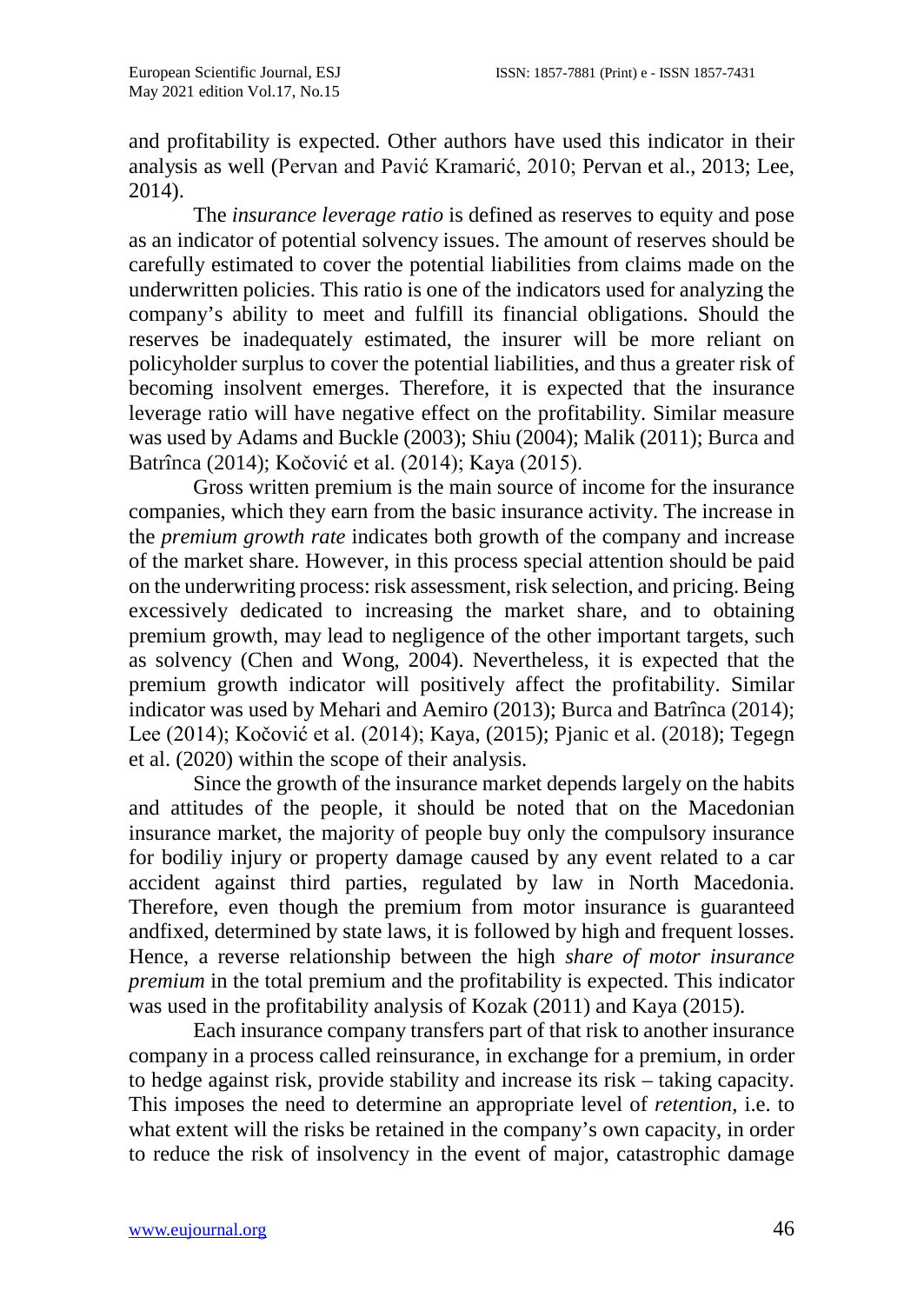(Shiu, 2004). The excess of risk is transferred to reinsurance with the goal to reduce the uncertainty of the frequency and magnitude of future losses, allowing insurance companies to hedge against potential economic shocks (Adams, 1996). The retention rate is included in this analysis because it reveals the risk – taking strategy. It is expected that the higher retention rate will positively affect the profitability. This indicator is often employed in other studies in the area of insurance (Lee, 2014; Kočović et al., 2014; Moro and Anderloni, 2014; Burca and Batrînca, 2014; Kaya, 2015).

*Premium to surplus ratio* is net premiums written, divided by policyholder surplus, which is the difference between the assets and liabilities of the non–life insurance company. This ratio indicates the capacity of an insurance company to underwrite new policies. The gap between the assets and the liabilities may be increased by effective risk management in the process of underwriting new policies: reducing losses and investing premiums. It is expected the higher premium to surplus ratio to be negatively associated with profitability. On the other hand, a low premium to surplus ratio is considered a sign of financial strength because the insurer possesses a larger capacity to write more policies. This indicator was also used by Pjanic et al. (2018) in their analysis.

The data of 11 non – life insurance companies operating on the Macedonian insurance market in the period between 2012 and 2019 were brought together to obtain 88 observed panel data sets. Since the data have both the cross–sectional and time–series dimensions, a panel data model was developed (Wooldridge, 2010). In this study, eight – year data exist for all cross – section units, therefore, the panel is balanced. The general form of a panel data regression model can be shown with this equation (Baltagi, 2005):

$$
Y_{it} = \alpha + X_{it}^{'} \beta + u_{it}^{'} i = 1, ..., N; t = 1, ..., T
$$
 (1)

where  $i$  denotes the cross – section dimension, and  $t$  denotes the time dimension; *Y* is the dependent variable; *X* is the explanatory (independent) variable;  $\beta$  is the regression coefficient of explanatory variable;  $\alpha$  is the intercept; and *u* is the error term.

Having in mind the specific model of this paper, the equation (1) can be translated into the following form:

 $ROA_{it} = \alpha_i + \beta_1 SIZE_{it} + \beta_2 LOSSRATIO_{it} + \beta_3 EXPENSERATIO_{it} + \beta_4 LEVERAGE_{it} +$  $β_5$ PREMIUMGROWTH<sub>it</sub> + β<sub>6</sub>MOTOR<sub>it</sub> + β<sub>7</sub>RETENTION<sub>it</sub> + β<sub>8</sub>CAPACITY<sub>it</sub> + *u<sub>it</sub>* where  $i$  is the index of non – life insurance companies;  $t$  is the index of time periods (years); β*<sup>k</sup>* is the regression coefficient to be estimated (*k* is the index of explanatory variables and  $k = 1, 2, 3,...,8$  for each of the variables respectively. Based on the assumptions from the available observations, the widely used models in panel data analysis are: the pooled regression model, the fixed effects model, and the random effects model. The choice of the panel model specification is determined by the appropriate statistical tests. However,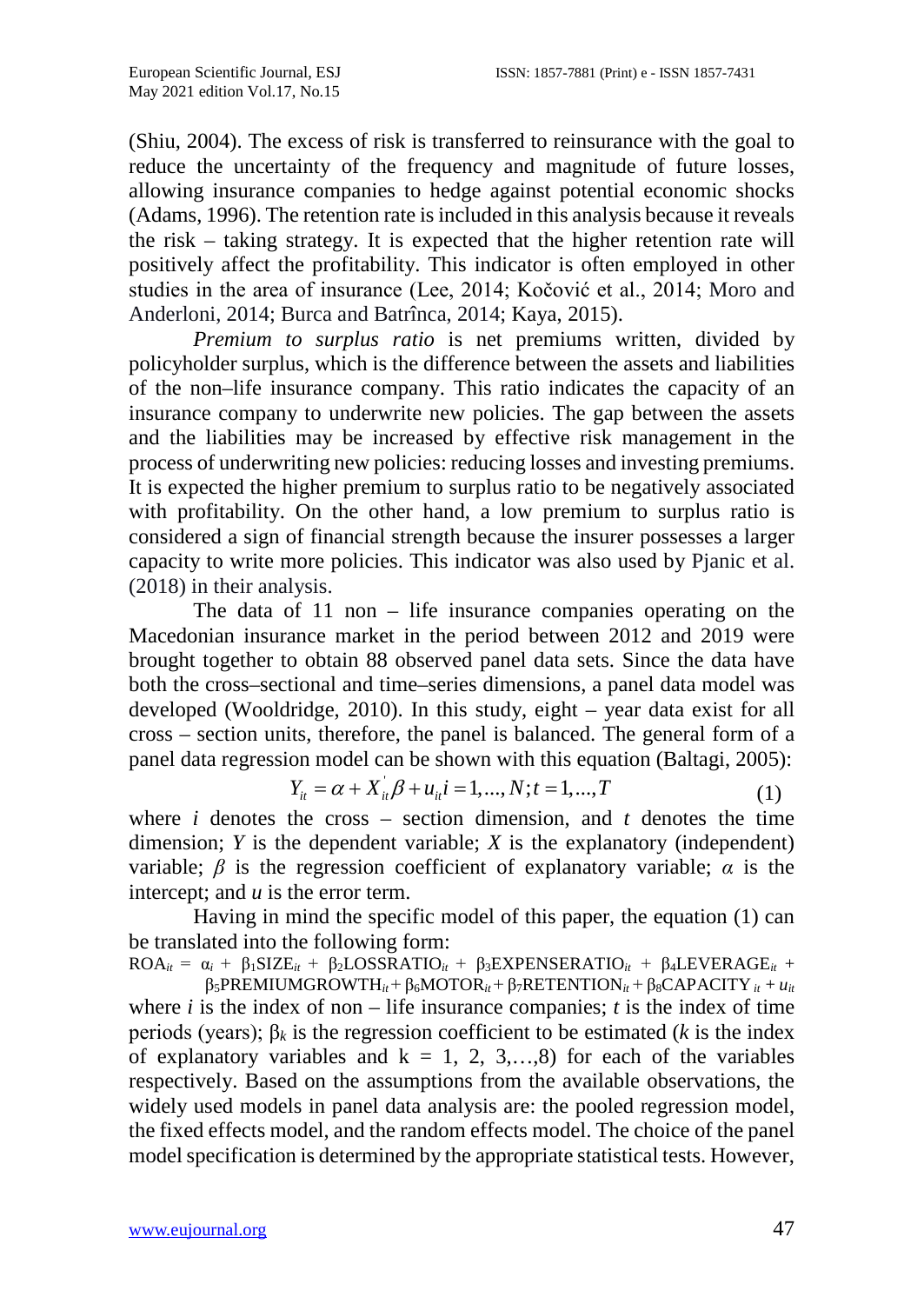according to Wooldridge (2010), pooled OLS is employed when different sample is selected for each period of the panel data. In this paper, the same sample was observed through all periods, therefore fixed effects or random effects model are recommended. Based on the Hausman specification test results, the random effects model appeared to be mo appropriate model for this study than the fixed effects model, as the Chi-squared value is 12.3397 and the p-value is 0.1367. Furthermore, the Breusch – Pagan test ( $p = 0.1494$ ) indicates the presence of homoscedasticity in the model, meaning the variance of the residual, or error term in the model is constant which suggests a level of consistency.

### **Results and discussion**

The descriptive statistics for each of the predefined variables included in the panel set are presented in Table 2. The profitability indicator, ROA, ranges between -30.1% and 9.7%, with average value of 0.4%. This result might indirectly suggest the key problem in the Macedonian insurance sector: insufficient pricing in order to increase or maintain market share, given the increased market competition.

|                 | Mean   | Median | Min.     | Max.  | Std. Dev. |
|-----------------|--------|--------|----------|-------|-----------|
| <b>ROA</b>      | 0.004  | 0.016  | $-0.301$ | 0.097 | 0.065     |
| <b>Size</b>     | 20.786 | 20.859 | 19.925   | 21.63 | 0.517     |
| Retention       | 0.83   | 0.877  | 0.451    | 0.976 | 0.137     |
| Motor insurance | 0.581  | 0.612  | 0.261    | 0.888 | 0.173     |
| Loss ratio      | 0.473  | 0.465  | 0.328    | 0.731 | 0.079     |
| Leverage        | 2.429  | 1.991  | 0.253    | 6.227 | 1.481     |
| Premium growth  | 0.055  | 0.041  | $-0.122$ | 0.52  | 0.107     |
| Expense ratio   | 0.587  | 0.565  | 0.381    | 0.95  | 0.123     |
| Capacity        | 2.326  | 2.028  | 0.297    | 6.037 | 1.405     |

**Table 2.** Descriptive statistics of variables

**Source:** Authors' calculation

In order to test if there is a potential for the multicollinearity of explanatory variables, the matrix of Pearson's correlation coefficients was calculated before the panel model design. Correlation coefficient values vary between -1 (perfect negative correlation) and 1 (perfect positive correlation). Since none of the computed correlation coefficients in Table 3 is greater than 0.7 it can be concluded that a high correlation between selected explanatory variables does not exist.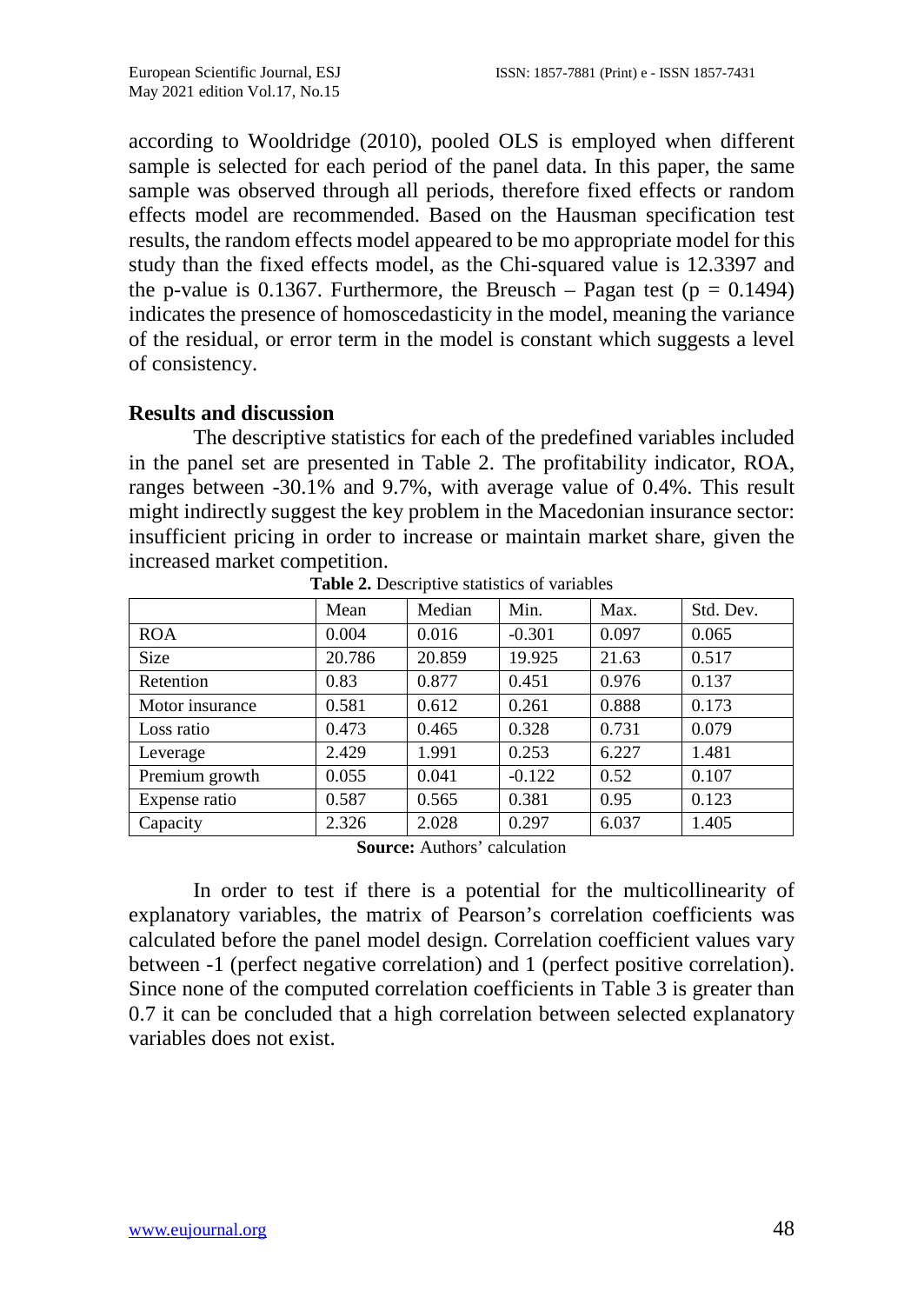|            |            |       |           | Tabit 9. The matrix of Febon 3 contention coemercing |          |          |          |          |          |
|------------|------------|-------|-----------|------------------------------------------------------|----------|----------|----------|----------|----------|
|            | <b>ROA</b> | Size  | Retention | Motor                                                | Loss     | Levera   | Premium  | Expense  | Capacity |
|            |            |       |           | insurance                                            | ratio    | ge       | growth   | ratio    |          |
| <b>ROA</b> | 1.000      | 0.470 | $-0.308$  | $-0.368$                                             | $-0.554$ | 0.258    | $-0.209$ | $-0.129$ | 0.264    |
| Size       |            | 1.000 | $-0.481$  | $-0.434$                                             | $-0.185$ | 0.431    | $-0.141$ | 0.145    | 0.425    |
| Retention  |            |       | 1.000     | 0.445                                                | 0.205    | 0.089    | $-0.013$ | $-0.524$ | 0.088    |
| Motor      |            |       |           | 1.000                                                | 0.174    | $-0.246$ | 0.094    | $-0.057$ | $-0.298$ |
| insurance  |            |       |           |                                                      |          |          |          |          |          |
| Loss       |            |       |           |                                                      | 1.000    | 0.153    | 0.204    | $-0.105$ | 0.125    |
| ratio      |            |       |           |                                                      |          |          |          |          |          |
| Leverage   |            |       |           |                                                      |          | 1.000    | $-0.114$ | $-0.474$ | 0.583    |
| Premium    |            |       |           |                                                      |          |          | 1.000    | 0.093    | $-0.111$ |
| growth     |            |       |           |                                                      |          |          |          |          |          |
| Expense    |            |       |           |                                                      |          |          |          | 1.000    | $-0.502$ |
| ratio      |            |       |           |                                                      |          |          |          |          |          |
| Capacity   |            |       |           |                                                      |          |          |          |          | 1.000    |

**Table 3.** The matrix of Person's correlation coefficients

**Source:** Authors' calculation

According to the results obtained from the regression analysis, presented in Table 4, 66.3% of the variance in the dependent variable (ROA) can be explained by the independent variables, meaning that the data fit the regression model, measured by the R–Squared indicator (coefficient of determination). The estimated model with random effects on the panel data reveal negative and significant influence of the loss ratio, the expense ratio, and the retention rate on the profitability at a statistically significant level of 1%. According to the results, negative relationship between premium to surplus ratio (capacity), and profitability is determined at a statistically significant level of 5%. On the other hand, there is a positive effect of the size of the company on the profitability measured with ROA, at a statistically significant level of 10%. The other variables' influence is not taken into consideration, due to the lack of statistical significance at any of the observed levels.

| Constant        | $-0.4723$    |
|-----------------|--------------|
|                 | (0.479)      |
| <b>Size</b>     | $0.0424*$    |
|                 | (0.022)      |
| Retention       | $-0.1174***$ |
|                 | (0.042)      |
| Motor insurance | 0.0427       |
|                 | (0.059)      |
| Loss ratio      | $-0.5137***$ |
|                 | (0.059)      |
| Leverage        | 0.0204       |
|                 | (0.020)      |
| Premium growth  | $-0.0028$    |
|                 | (0.040)      |

**Table 4.** The results of random effects model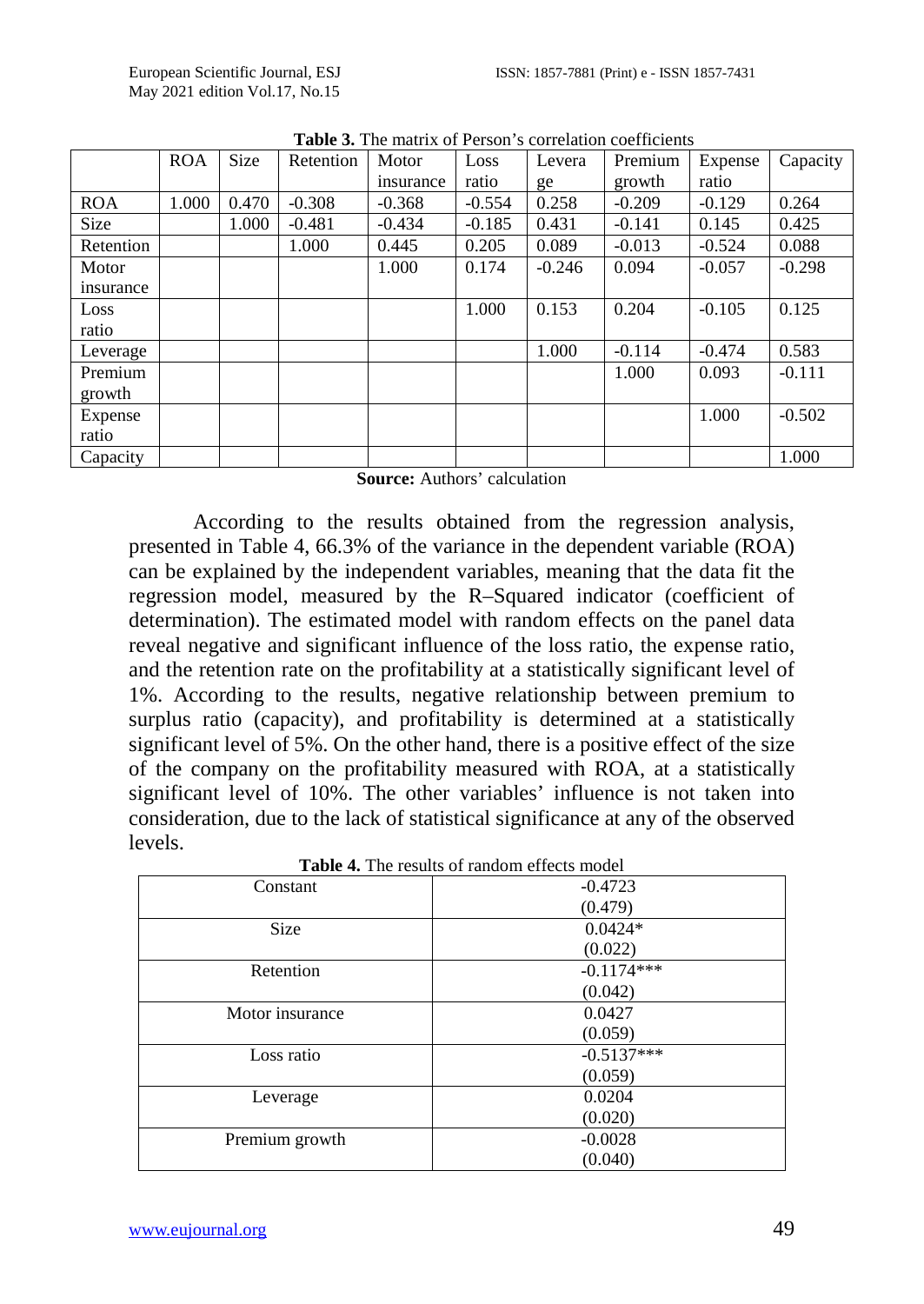| Expense ratio          | $-0.1714***$ |  |  |
|------------------------|--------------|--|--|
|                        | (0.051)      |  |  |
| Capacity               | $-0.0169**$  |  |  |
|                        | (0.021)      |  |  |
| $R - Squared$          | 0.663        |  |  |
| Adj. $R - Squared$     | 0.614        |  |  |
| $F -$ statistic        | 18.309       |  |  |
| Prob $(F - statistic)$ | 0.000        |  |  |
| <b>Observations</b>    | 88           |  |  |

Standard errors are reported in parentheses. \*,\*\*,\*\*\* indicates significance at the 90%, 95% and 99% level, respectively.

**Source:** Authors' calculation

The estimated values of the coefficients in the model suggest that the loss ratio, the expense ratio, the retention rate, and the premium to surplus ratio negatively affect the profitability of the non–life insurance companies in North Macedonia, whereas the influence of the size of the companies is positive.

The inverse relationship between the *loss ratio (technical result),* and profitability indicates that the companies with higher technical result are less profitable. This result is also in line with the findings of Malik (2011), Mehari and Aemiro (2013), Pervan et al., (2013), Burca and Batrînca (2014), Lee (2014), Kaya (2015), but contrary to the result of Adams and Buckle (2003) who concluded that companies that are less risk averse in the insurance acceptance process have better financial results. The higher loss ratio indicates that the premium income is not sufficient to cover the claims' expenses. This indicator can be implicitly correlated with the company's experience in providing a business quality and risk management. High loss ratio might be obtained when the insurer underestimates its clients' risk profiles, in an event of a natural disaster when the frequency of the claims is increased and when the operations are inefficient. Therefore, management should pay special attention to identifying, analyzing and quantifying this risk, and developing systems for its prevention, reduction, avoidance, and control. Insurance companies estimate the capacity in which they retain the risk on their own, and transfer the excess of risk to reinsurance. Those activities would provide greater protection and would ensure the stability of the earned premium, in order to mitigate the impact of the unexpected loss events.

The rationale for the negative influence of the *expense ratio* on the profitability is similar, given that both the loss ratio, and the expense ratio show the operational efficiency of the companies in performing their core business. Provided that these indicators are high, the key operative activities of the company may be regarded as less successful. Nevertheless, unless the expenditures for operational costs are followed by increase in the premium income, the performance of the management would be considered as poor; thereby negatively affecting the profitability. The findings are consistent with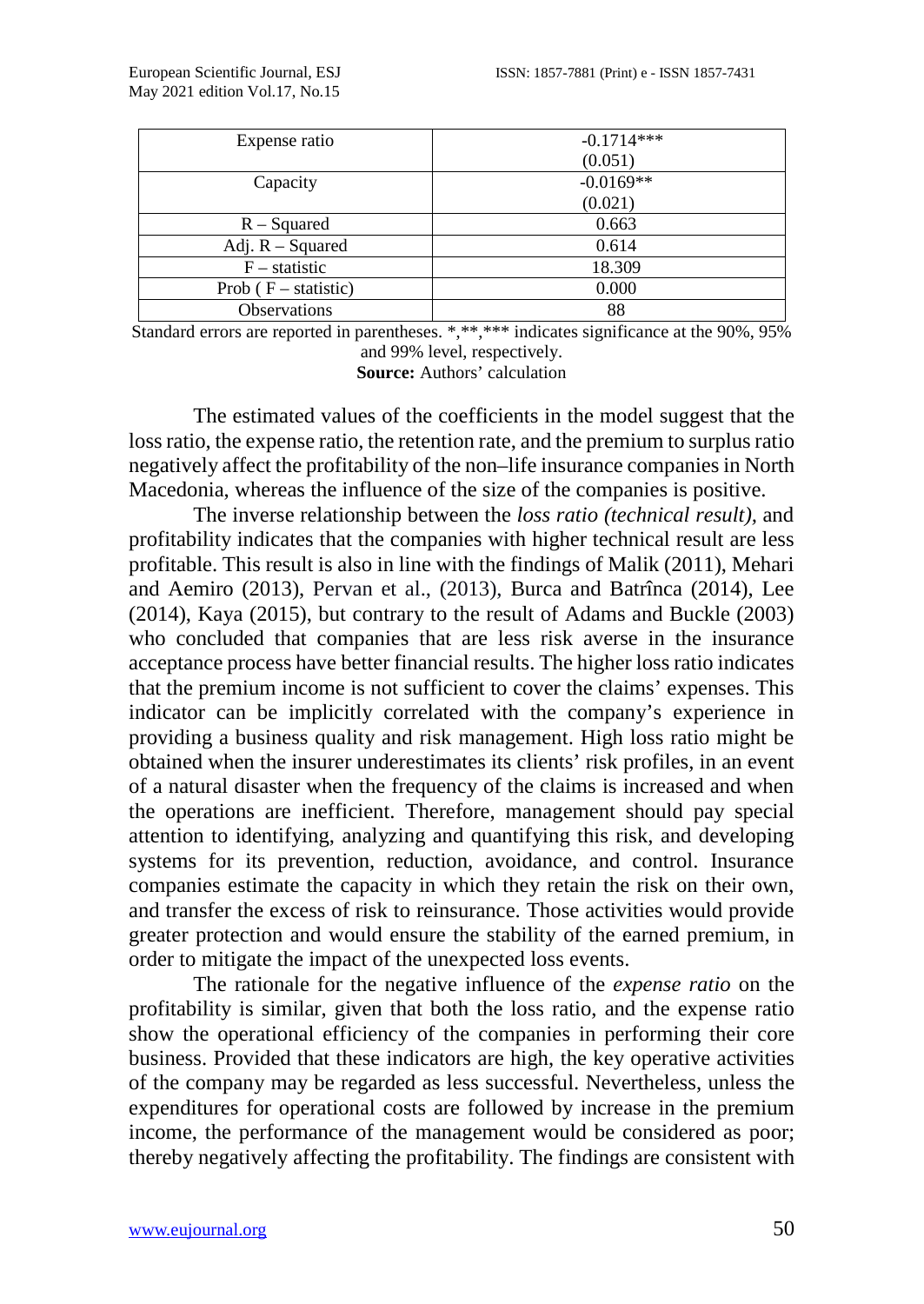the findings of Pervan and Pavić Kramarić (2010); Pervan et al. (2013) and Lee (2014).

Reinsurance is considered among the most important activities of the insurance companies since it provides risk coverage and protection against catastrophic risks and large losses for the insurance companies, thus increasing their capacity, in exchange for a reinsurance premium. The retention ratio, as calculated in this paper, indicates that the company manages its own estimated risk without largely relying on reinsurance. The high *retention* rate reveal little gap between gross and net premium income, which contributes to higher profitability. However, this negative relationship between retention rate and ROA indicates lower dependence of the Macedonian non–life insurance companies on reinsurance and retaining the risks in their own coverage. Although, on one hand the reinsurance costs are low and adequate savings are achieved, the insurance companies are exposed to risks in relatively greater extent which would in turn harm the profitability (Shiu, 2004). The obtained result did not support the proposed hypothesis although it was in line with the findings of Lee (2014) and Kocovic et al. (2014), but in opposition to the results of Burca and Batrînca (2014).

A *premium to surplus ratio* is a measure of the financial strength of the insurance company, where *surplus* is the difference between the insurer's assets and liabilities. When premiums increase without a corresponding increase in policyholders' surplus, the capacity of the insurer to write new policies is decreasing, therefore the higher the ratio, the lower the capacity to write more policies. The excess of assets over liabilities refers to a higher capacity to underwrite new policies. If that is the case, the insurer should effectively manage the risks, by reducing losses from claims (therefore reducing the liabilities), and investing the premiums to achieve a return (therefore increasing the assets). In the obtained results of Pjanic et al. (2018) this indicator has not been statistically significant in the analysis.

Despite the inverse relationships between the aforementioned independent variables, and the dependent variable, the company's *size* positively affects the profitability. This relationship is understandable since the increase in the total assets is a significant factor affecting the profitability, measured by ROA. Larger companies realize the effects of economies of scale and better cost efficiency based on the control of the distribution channels, among other available capacities which enable them to cope better with the market conditions, as well as to achieve the effects of risk diversification (Kocovic et al., 2014). As a result, insurance companies operating in Macedonian non–life sector manage to successfully avoid bureaucracy, and to position themselves better in the market, thus enjoying higher benefits. The results are in line with the findings of Malik (2011), Ćurak et al. (2011),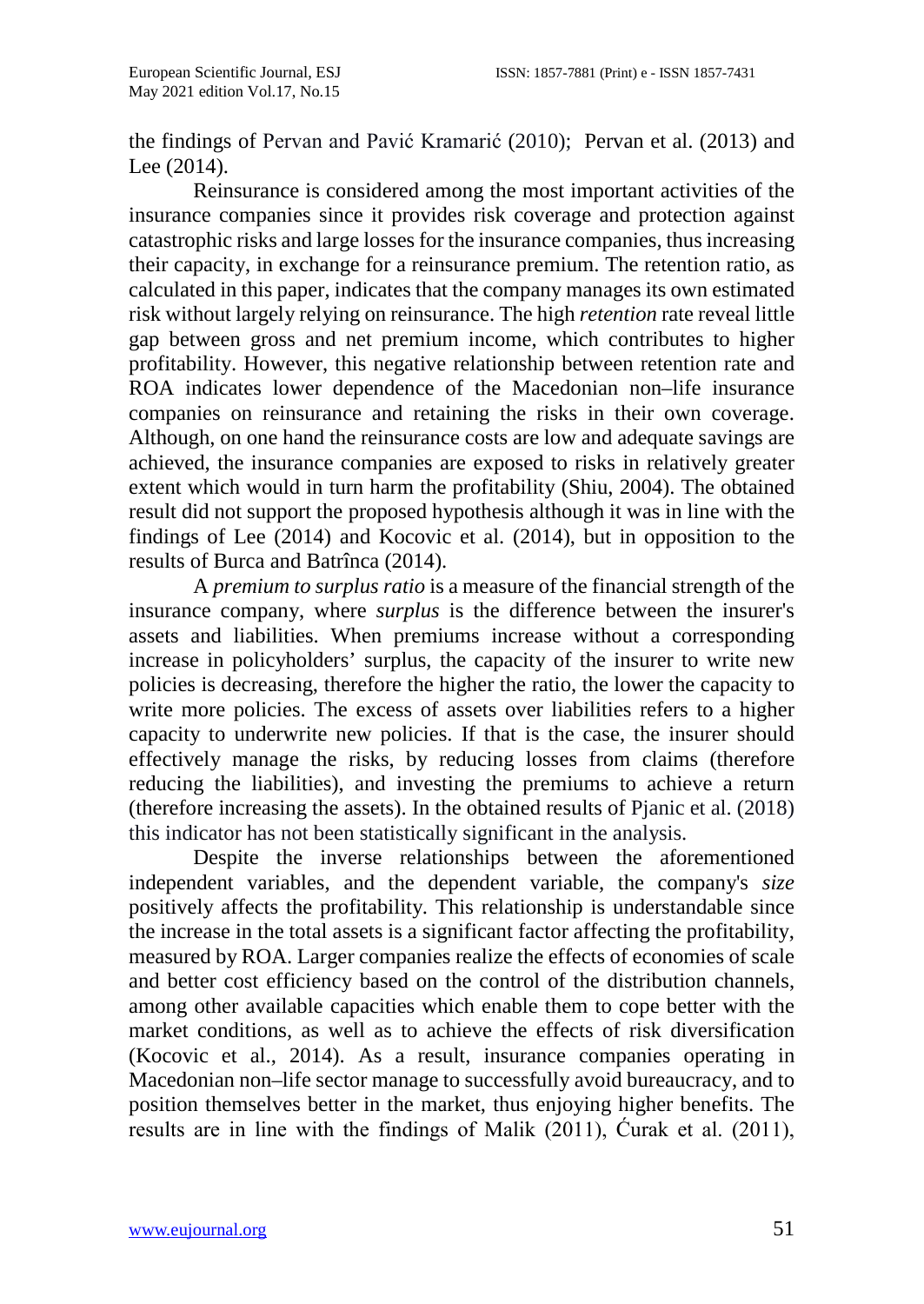Mehari and Aemiro (2013), Burca and Batrinca (2014), Kaya (2015), Tegegn et al. (2020).

All things considered, managers in this dynamic, and turbulent environment face immense challenges to achieve positive financial results while at the same time maintaining the solvency. Although the aspiration of the insurance companies for a higher market position is clear, we must not forget that the increase in the volume of business activity is accompanied by an increase in liabilities to insurers; therefore it is necessary to allocate a relatively higher amount of technical reserves. If the premium growth is too aggressive, the insurance company is exposed to risks to the extent that they exceed the available technical and financial capacity, which may be one of the key reasons for its insolvency. Based on the obtained results from the analysis, and in order to achieve higher profitability, several implications for the managers arise. Managers should closely monitor the loss ratio, expense ratio and retention rate in terms of net premium income. Therefore, proper risk management mechanisms should be employed in order to produce an effective amount of premium income. Furthermore, an early warning system and holistic strategic management framework should be implemented.

Each company within the Macedonian insurance sector is striving towards greater profitability and at the same time faces the challenge to provide a sustainable competitive advantage over the other companies on the market. In order to achieving those strategic goals, a long term series of actions should be designed and implemented in terms of improving communication channels, operating systems, distribution channels, and managerial capacities and capabilities. The development of the growth strategies should be based on improved operations and should be oriented toward reducing the complexity, seeking new insights to create information advantage and transforming core operations to improve operational effectiveness. Among the changes the insurers face with major impact on their strategies are the changing customer behavior and new technologies that have to be adopted in order to keep track of the changing market conditions. Although the insurance sector is fairly traditional, the classical organization – centric, product driven model should be shifted towards customer – centric approach. Consequently, the insurers must understand customer behavior in order to provide tailored solutions to satisfy their needs and demands. Furthermore, the insurance companies should ensure accessibility of their services to customers and increase customer interaction. Taking this into consideration, the insurance services should be redefined; the insurance companies should be more flexible and manage the risks proactively. Nevertheless, the insurance companies should embrace the opportunities by defining unique capabilities to differentiate themselves from competitors, develop new products, distribution canals and methods. The success in achieving profitable growth amid economic, financial, and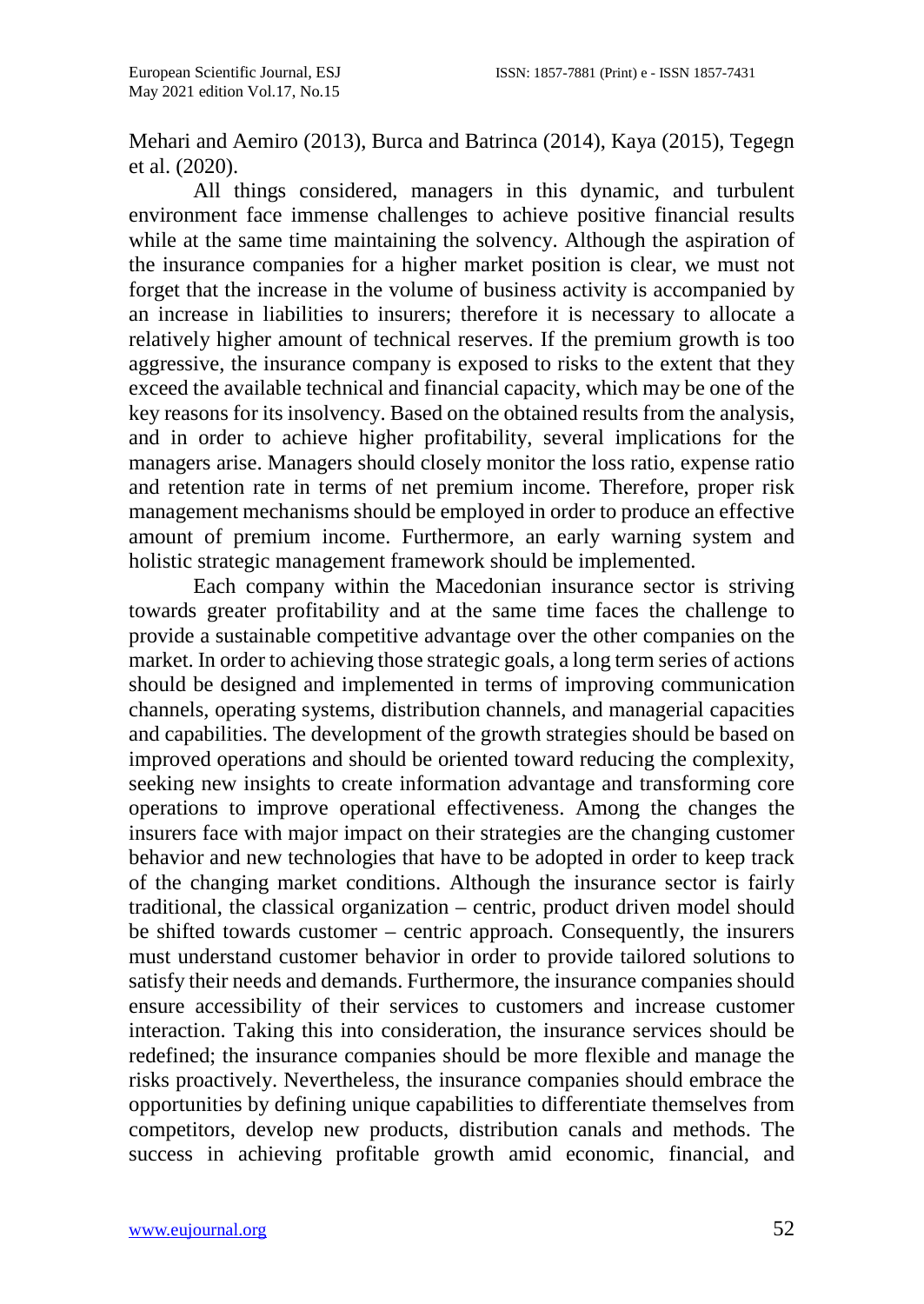regulatory change is different for each company, depending on its unique characteristics and factors.

### **Conclusion**

Non – life insurance companies in the Republic of North Macedonia operate in a small market, still developing and lagging behind European countries. Estimated results in suggested random effects model obtained from 11 non – life insurance companies in the period between 2012 and 2019 show statistically significant negative influence of the loss ratio, the expense ratio, the retention rate, and the premium to surplus ratio on the profitability as measured by the return on assets (ROA), whereas the size of the company positively affects the profitability of non – life insurers in North Macedonia.

The results of the study have several strategic implications for the managers in the Macedonian non – life insurance companies. First, the results indicate the necessity of identifying, analyzing, and quantifying the risks and developing systems to prevent, reduce, avoid or control them. This is especially important for the underwriting risk, as it is within the managerial control and influence. Second, the increase in market share and consequently the volume of business activity is accompanied by an increase in the company's liabilities to the insured. Therefore, it is required that the companies adequately estimate the level of technical reserves and operate within their capacity in order to prevent insolvency. Third, the company should set appropriate authorizations for employees, record and track the results of each individual client, set acquisition limits and procedures for approving transactions that involve new products or transactions that exceed the risk limits.

The dynamic environment, the advancement of the technology, globalization and financial innovation impose the need for proactive risk management. However, the insufficient readiness of Macedonian insurance companies to anticipate risks, and the absence of quantitative assessment and management techniques is one of the main problems of the Macedonian insurance sector. Therefore, in order to strengthen the stability of the insurance sector, the introduction of the EU Solvency II Directive is necessary, which would contribute to strengthening the capital positions and introducing risk– based capital requirements, as well as enhancing risk management and transparency of the insurance companies. The holistic risk – management framework which will eventually lead to better financial performance should be incorporated into the business activities and aligned with the corporate culture and the strategic goals. However, the adoption of the Solvency II framework will be a great challenge, especially for the companies that have weak management system and lack quantitative risk monitoring.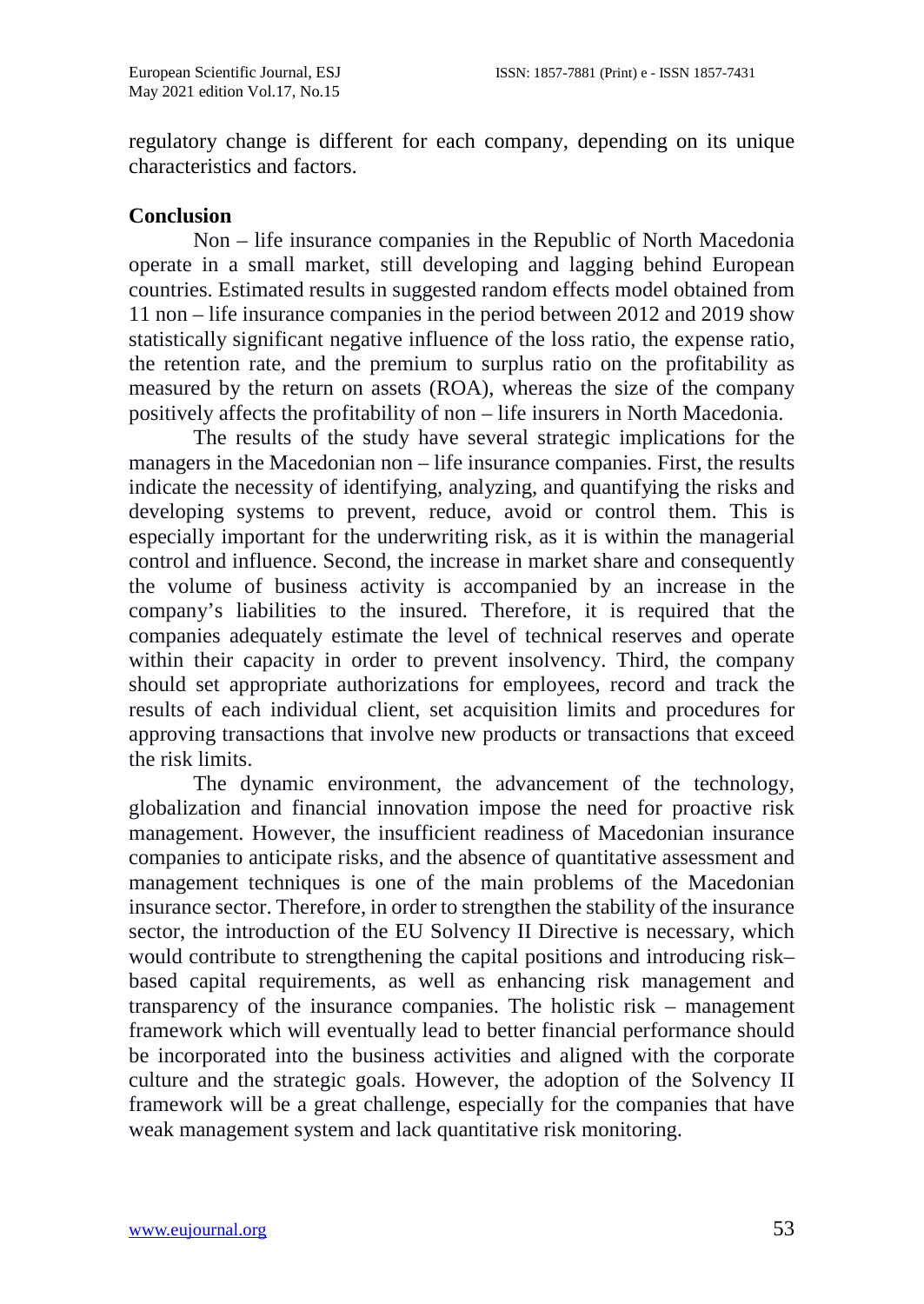In general, although every company in the insurance sector strives towards achieving higher profitability, many challenges arise along the way. First, the insurance sector faces a major challenge in acquiring new customers and retaining existing ones, mainly due to an increased competition in the last several years. Another challenge is the struggle to provide innovative insurance products and distribute them efficiently. Third challenge is the low public awareness of risks and the need for insurance alongside the low financial literacy. Fourth challenge is the insufficient trust in insurance companies due to delay in the process of payment of claims and fifth challenge is the unfair competition expressed through violation of existing tariffs of the insurance premium in order to artificially boost market share. However, with regards to their policyholders, the insurers should be more transparent in explaining and disclosing the insurance conditions and contribute to educating clients about insurance benefits, because a large part of the population considers insurance as an unnecessary expense.

On the positive side, the large number of policies concluded in 2019 is an indication that the public is becoming more aware of the need of securing its financial future in various ways. This means that despite the progress in the insurance, there is still room for stimulation of larger use of the benefits from the non–mandatory classes of insurance. However, in this process, much attention should be paid to ensuring sustainable profitable growth through prudent underwriting strategies, strict selection criteria, rational pricing policies, effective cost control for claims, and cost optimization.

# **References:**

- 1. Adams, M. (1996). The reinsurance decision in life insurance firms: An empirical test of the risk-bearing hypothesis, Accounting  $\&$ Finance, 36(1), 15–30.
- 2. Adams, M. and Buckle, M. (2010). The determinants of corporate financial performance in the Bermuda insurance market, Applied Financial Economics, 3(2), 133–143.
- 3. Baltagi, B.H. (2005). Econometric Analysis of Panel Data, 3rd Ed.; John Wiley & Sons Ltd., Chichester, UK
- 4. Burca, A. M. and Batrinca, G. (2014). The determinants of financial performance in the Romanian insurance market, International Journal of Academic Research in Accounting, Finance and Management Sciences, 4(1), 299–308.
- 5. Chen, R. and Wong, K. A. (2004), The determinants of financial health of Asian insurance companies, The Journal of Risk and Insurance, 71(3), 469–499.
- 6. Crosson, S. V., Needles, B. E. and Powers, M. (2008). Principles of accounting, 10th ed., Boston, MA: Houghton Mifflin.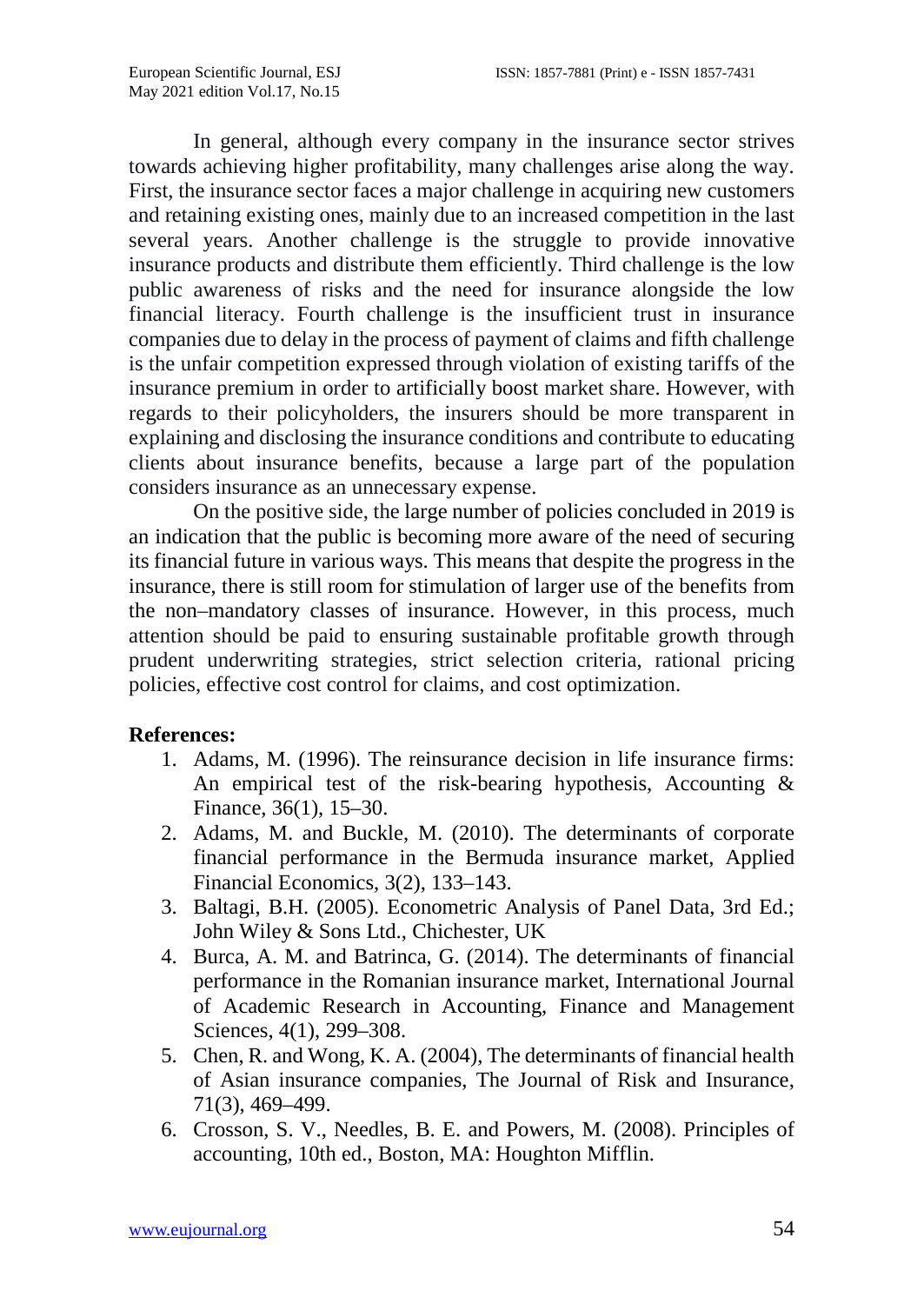- 7. Ćurak, M., Pepur, S. and Poposki, K. (2011). Firm and economic factors and performance: Croatian composite insurers, The Business Review Cambridge, 19(1), 136–142.
- 8. Das, M. U. S., Podpiera, R., Davies, N. (2003). Insurance and issues in financial soundness, IMF Working Paper 03/138, International Monetary Fund, Washington, DC.
- 9. Haiss, P. and Sümegi, K. (2008). The relationship between insurance and economic growth in Europe: A theoretical and empirical analysis, Empirica, 35(4), 405–431.
- 10. Kaya, E. O. (2015). The effects of firm-specific factors on the profitability of non - life insurance companies in Turkey, International Journal of Financial Studies, 3(4), 510–529.
- 11. Kočović, J., Paunović, B. and Jovović, M. (2014). [Determinants of](http://scindeks.ceon.rs/article.aspx?artid=0353-443X1408367K)  [business performance of](http://scindeks.ceon.rs/article.aspx?artid=0353-443X1408367K) [non–life insurance companies in Serbia,](http://scindeks.ceon.rs/article.aspx?artid=0353-443X1408367K) Ekonomika preduzeća, 62(7–8), 367– 381.
- 12. Kozak, S. (2011). Determinants of profitability of non life insurance companies in Poland during integration with the European financial system, Electronic Journal of Polish Agricultural Universities, 14(1),  $20 - 25$ .
- 13. [Kwon,](https://www.researchgate.net/scientific-contributions/W-Jean-Kwon-2117784143) J. W. and Wolfrom, L. (2016). Analytical tools for the insurance market and macro-prudential surveillance, [OECD Journal](https://www.researchgate.net/journal/OECD-Journal-Financial-Market-Trends-1995-2864)  [Financial Market Trends,](https://www.researchgate.net/journal/OECD-Journal-Financial-Market-Trends-1995-2864) 1, 1–47.
- 14. Lee, C.Y. (2014). The effects of firm specific factors and macroeconomics on profitability of property–liability insurance industry in Taiwan, Asian Economic and Financial Review, 4(5), 681– 691.
- 15. Malik, H. (2011). Determinants of insurance companies profitability: An analysis of insurance sector of Pakistan, Academic Research International, 1(3), 315–321.
- 16. Mehari, D. and Aemiro, T. (2013). Firm-specific factors that determine insurance companies'performance in Ethiopia, European Scientific Journal, 9(10), 245– 255.
- 17. Moro, O. and Anderloni, L. (2014). Non life insurance economic performance - an empirical investigation, Journal of Economics & Management, University of Economics in Katowice, 18, 159–177.
- 18. National Bank of the Republic of North Macedonia (2020). Financial stability report for the Republic of North Macedonia in 2019, available at

[https://www.nbrm.mk/content/Regulativa/%](https://www.nbrm.mk/content/Regulativa/)D0%A4%D0%A1%D0 %A0\_2019%202.pdf (accessed 10.03.2021)